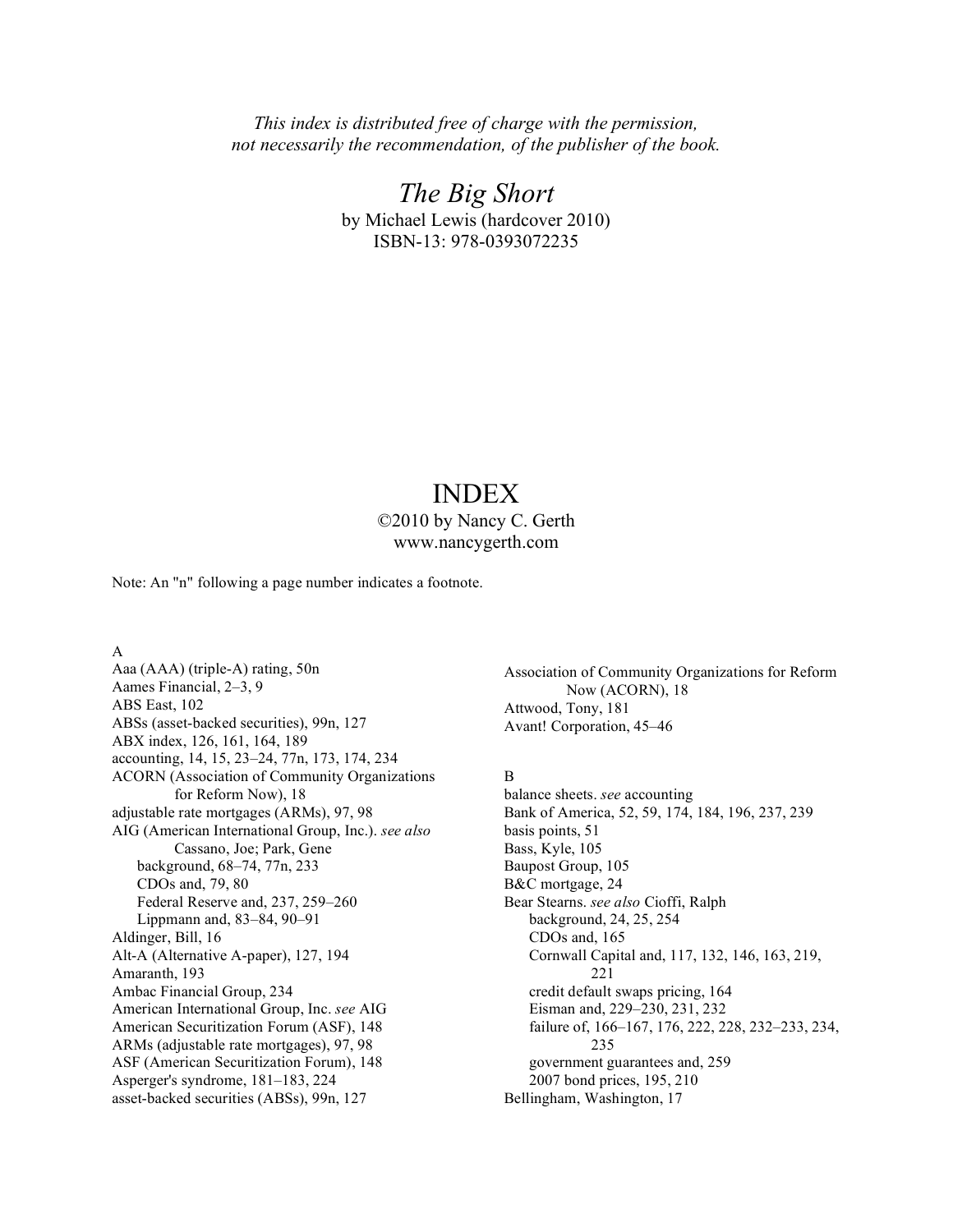Bernanke, Ben, 168, 175, 197–198, 260 bespoke credit default swaps, 201, 202, 205 Black-Sholes option pricing model, 113–114, 122 Blankfein, Lloyd, 260 BNP (Banque Nationale de Paris - Paribas), 221–222 bonds. *see also specific types of bonds* Britain, 18 Buffett, Warren, 35, 42, 172 Burry, Michael. *see also* Scion Capital Asperger's syndrome and, 181–183, 224 background & character, 31–38, 107 credit default swaps and, 26–30, 47–59 crisis and, 245–248 financial system, on, 194 Goldman Sachs and, 78 investors and, 187–194, 199, 223–225, 245–246, 247 predictions, 179–180 strategy of, 95–96 Burry, Nicholas, 180–181 Burt, David, 132–134, 149 Byrne, Jack, 41

# C

Capital One Financial, 110–112 capital reserves , 78 Cassano, Joe, 71, 83, 86–89 Cayne, Jimmy, 25 CDOs (collateralized debt obligations). *see also* mortgage bonds; synthetic CDOs; tranches analysis of, 138–144 background, 72–78, 234, 254 Cornwall Capital and, 126, 129, 146–148 correlated prices and, 207–208, 213, 214 Deutsche Bank and, 79 diversification and, 129, 208 Hubler and, 204–209 mezzanine, 140, 161n, 175, 254 opacity of, 73, 126, 130, 140, 141, 142–143, 176–177 ratings and, 73, 76, 140, 144, 207–208 risks and, 77–78 2007, 161–166 Cedar Hill Capital Partners, 105 CEOs, 25, 255–256, 256–257, 260. *see also individual CEOs* Chau, Wing, 138, 139–141, 142–144, 159, 234, 256 Chilton Investment, 16 Chinese walls, 205n Cioffi, Ralph, 210, 245 Citigroup AIG and, 86 CDOs and, 165, 215 Cornwall Capital Management and, 221 crisis and, 228, 244

FrontPoint Partners and, 174 government and, 260, 261 clothes, 236 code of Wall Street , 63 Cohn, Gary, 262 collateral, 75–76, 165, 195, 213. *see also* leverage collateralized debt obligations. *see* CDOs Collins, Porter, 22, 230, 241–242, 250–251 comic books, 19 conflicts of interest, 205 confusion. *see* opacity (confusion) consumer loans, 208. *see also* credit card debt Cornwall Capital Management. *see also* Hockett, Ben; Ledley, Charles; Mai, Jamie background, 108, 110–117, 121–127 Bear Stearns and, 117–118, 219, 233 CDOs and, 129–135, 219–220 credit default swaps and, 221–222 crisis and, 242–243 Las Vegas conference and, 144–150 subprime market and, 127–135 correlated prices, 207–208, 213, 214 credit card debt, 9, 54, 71 credit default swaps. *see also* bespoke credit default swaps; synthetic CDOs AIG and, 70–71 basics, 29–31, 30, 75, 78, 206n Burry and, 26–30, 31, 47–59, 68 Cornwall Capital Management and, 221–222 Hubler and, 201–204 Lippmann and, 65, 79, 81–83 Morgan Stanley and, 201–202 pricing, 164 Credit Suisse, 62, 70, 254 crisis, financial. *see also* 2007 basics, 140, 161, 228, 237–239, 244 Burry and, 245–248 Cornwall Capital Management and, 242–243 Daniel and, 251 effects of, 251–252 Eisman and, 249–252 FrontPoint Partners and, 167–168, 227–228, 238– 239, 251 regulation and, 166 speculation and, 240 Cruz, Zoe, 210

# D

Daniel, Vincent (Vinny). *see also* FrontPoint Partners background, 10–12, 235, 237 Chinese walls, on, 205n crisis and, 251 Eisman, on, 230, 231, 235 Lippmann and, 92–94 Moody's and, 172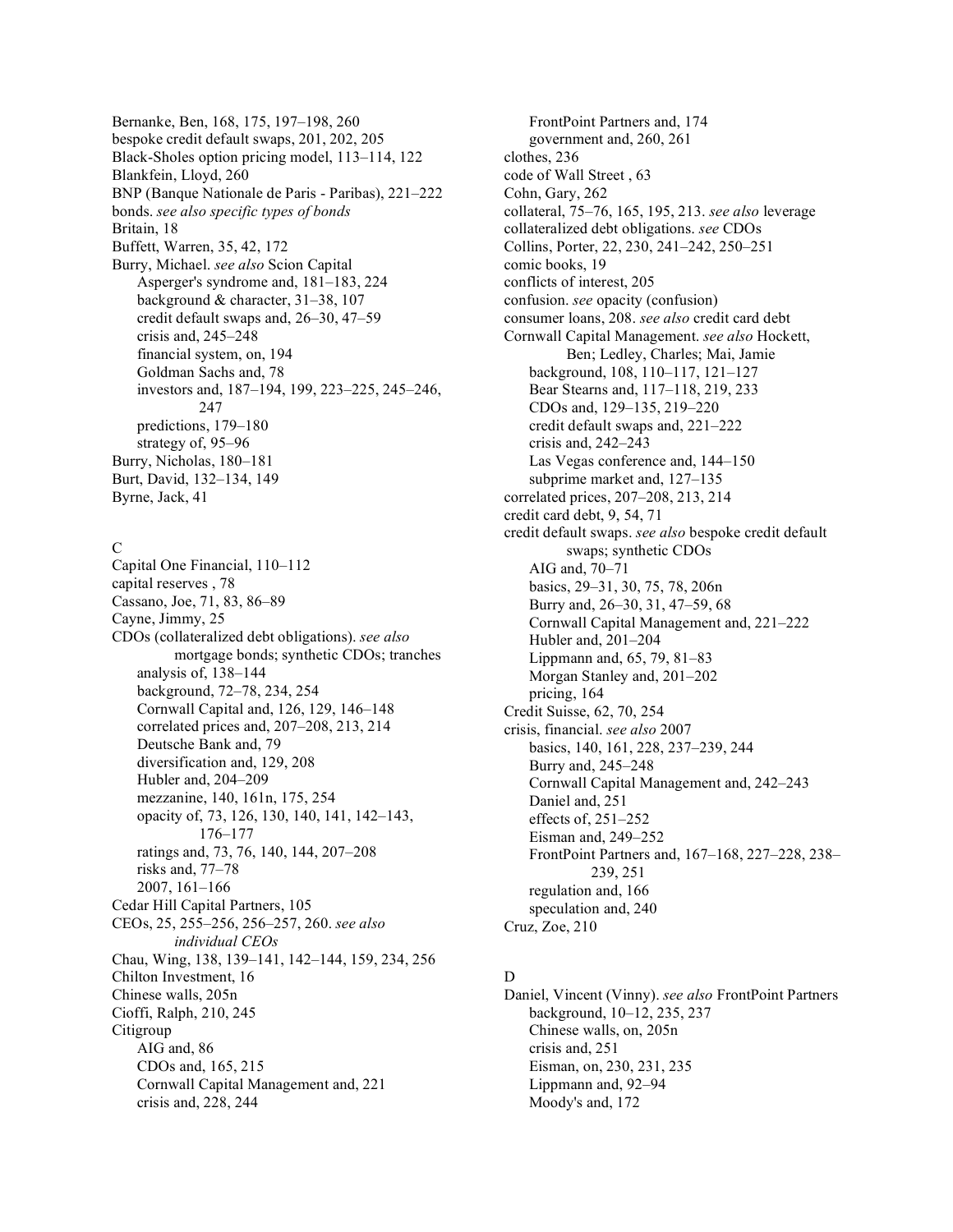subprime mortgage research, 12–15, 15–16, 24– 25 wariness of, 61, 92–93 data, 13, 15, 27, 44, 170, 171n, 194 Daula, Tom, 211 Davilman, Andrew, 72 deception, 24, 60. *see also* fraud defaults Daniel on, 14–15 FICO scores and, 100, 194n housing prices and, 55, 65, 80 interest rates and, 30 Morgan Stanley and, 217–218 Option One and, 153 rates, 96–97, 152n ratings and, 67n, 157, 169 2000-2006, 64–65, 126 2007, 180, 184, 192, 197, 210 2008, 198 derivatives, 62, 116, 254, 254, 255. *see also* credit default swaps; synthetic CDOs Deutsche Bank. *see also* Lippmann, Gregg Burry and, 50, 58–59 CDOs and, 234 Cornwall Capital and, 124–125, 132 credit default swaps and, 31 crisis and, 162 derivatives and, 78–79 Eisman and, 229 FrontPoint Partners and, 151, 152 housing prices and, 89 Hubler/Morgan Stanley and, 206, 208, 212–214 incremental defaults and, 49 2007, 209 Devaney, John, 148–149 Dimon, Jamie, 209 discontinuities , 116 diversification , 129, 130–131, 208 dot-com bubble, 38 Dow Jones Industrial Average, 238 Drexel Burnham, 69, 254 Druskin, Steve, 49, 185, 186, 191, 248

# E

Edman, Mike, 201, 203 Edwards, Jeff, 173, 249 efficiency of markets, 74 Eisman, Elliot and Lillian, 1–2, 6 Eisman, Steve. *see also* Feigen, Valerie; FrontPoint Partners background & character, 1–6, 12, 16, 20–23, 107, 136–137, 237 Bear Stearns and, 229–230, 231, 232 crisis and, 249–252 Daniel, on, 230, 231, 235

epiphany of, 25 financial system, on, 194, 230–231, 263 FrontPoint Partners and, 20–23, 168 Goldman Sachs, on, 24 Grant and, 178 Household Finance and, 17–18 HSBC Group, on, 229 insults by, 229–231 Las Vegas convention and, 150–159 Merrill Lynch and, 174 Morgan Stanley and, 20 Moses on, 230, 235 ratings agencies, on, 171, 176 regulation, on, 18–20 subprime mortgage loans, on, 9–10, 13, 15 Elliott Associates, 105 Elm Ridge, 105 equity analysis, 2 equity tranche, 161n

# F

Fairbank, Richard, 112 Falcone, Philip, 94, 105 Fannie Mae, 7, 259 FDIC (Federal Deposit Insurance Corporation), 260 Federal Reserve , 243–244, 259–260, 261, 262 Feigen, Valerie, 5, 21–22, 231–232, 249, 250 Fewings, Tom, 83 FICO scores, 27, 99–101, 194n Fitch Ratings, 158–159 floating-rate mortgages (adjustable rate mortgages) (ARMs), 97, 98 *Fool's Gold* (Tett), 70n foreign banks. *see specific banks* Fournier, Alan, 105 fraud, 17–18, 55, 111, 129, 186. *see also* lies Freddie Mac, 7, 259 Fremont Investment & Loan, 158n FrontPoint Partners. *see also* Eisman, Steve background, 22–25 crisis and, 167–168, 227–228, 238–239, 251 Eisman and, 20–23, 168 Lippmann and, 61–68, 91–94, 95, 137–139 ratings and, 101–103 strategy of, 96–97 Frost, Al, 71, 85–86, 88 Fuld, Dick, 25

# G

gambling, 256 Geithner, Timothy, 260, 261 Gen Re FP, 70 Gertner, Dan, 177 Ginnie Mae, 7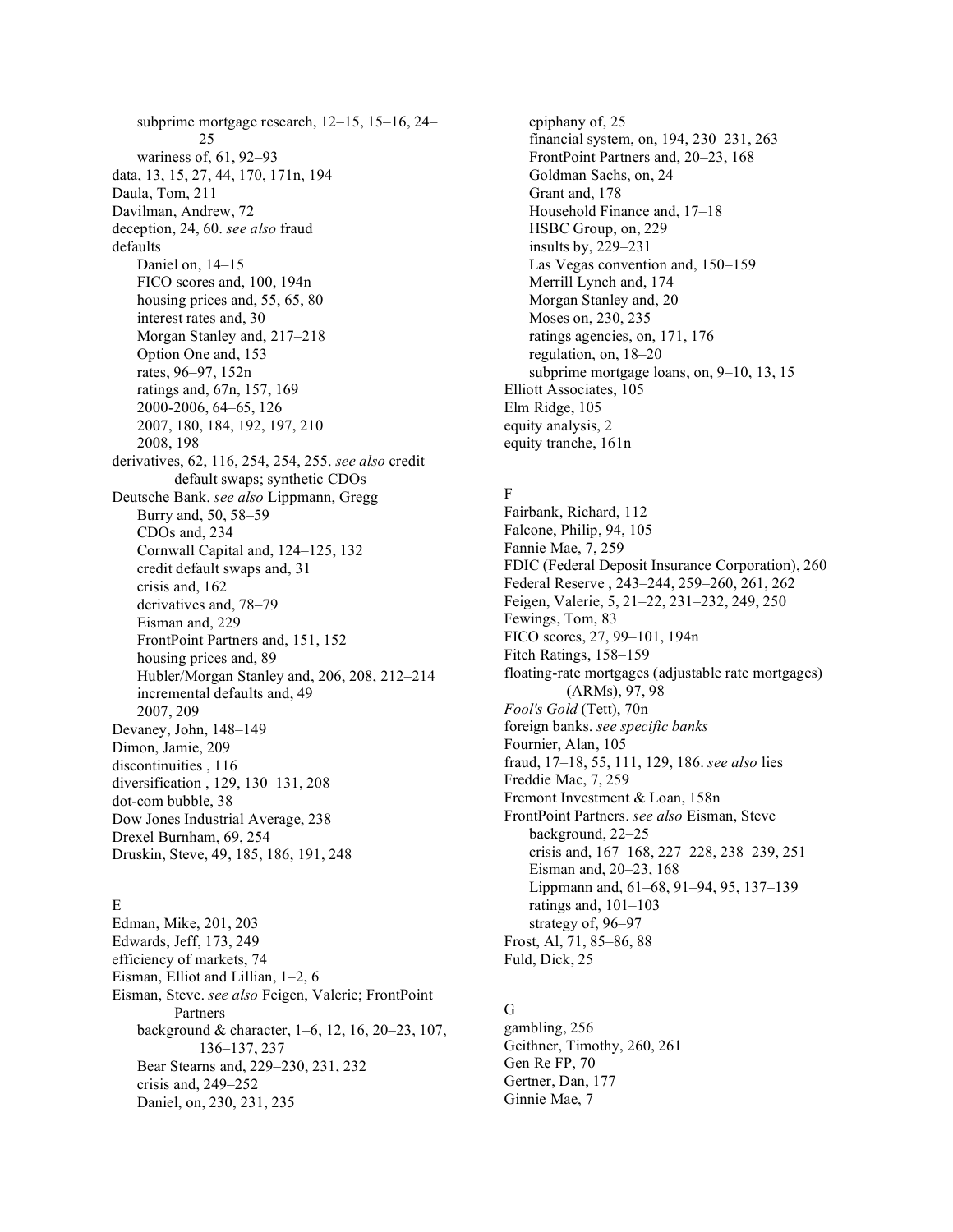Global Alpha fund, 196 Global Proprietary Credit Group (GPCG), 204, 211. *see also* Hubler, Howie Golden West Financial Corporation, 19–20 Goldman Sachs. *see also* Cohn, Gary AIG and, 71, 72, 237–238 bond performance of, 105 Burry and, 51, 52, 58, 59, 184–187, 195, 196 CDOs and, 72–78 credit default swaps and, 31, 68 crisis and, 228, 239 Eisman on, 24 employees, former, 204n FrontPoint Partners and, 169–170 housing prices and, 89 Hubler and, 206 incremental defaults and, 49 interest only mortgages and, 28 Lippmann and, 105–106 Paulson and, 260 subprime mortgage loans and, 24 2007, 209 Gorton, Gary, 88 Gotham Capital, 39–40, 190, 223 government, 18, 260–261, 263–264. *see also* Federal Reserve; *individuals in government;* Treasury, U.S. government guarantees, 8, 259, 260, 261 GPCG (Global Proprietary Credit Group), 204, 211. *see also* Hubler, Howie Graham, Benjamin, 35 Grant, Jim, 177 *Grant*'*s Interest Rate Observer,* 177 Great Depression, 55 greed, 256 Greenberg, Ace, 117–118, 132 Greenblatt, Joel, 39, 40, 113, 190–191 Greene, Jeff, 105 Greenspan, Alan, 229 Greentree, 9 Grinstein, Veronica, 59, 195, 196 Gugliada, Richard, 171n Gutfreund, John, 253, 254, 255, 257–258, 263–264

# H

Harbinger Capital Partners, 94, 105 Harding Advisory, 138, 142 Hayman Capital, 105 hedge funds, 44, 104, 105, 238. *see also specific hedge funds* hedges , 30, 91, 106–107 HELOCs (home equity lines of credit), 127 HELs (home equity loans), 127 Hintz, Brad, 175

Hockett, Ben, 108, 118–122, 124, 220–221, 222–223. *see also* Cornwall Capital Management home equity lines of credit (HELOCs), 127 home equity loans (HELs), 127 home mortgage bonds. *see* mortgage bonds Household Finance Corporation, 16–18, 167. *see also* HSBC Group housing bubble. *see* housing prices housing prices Cassano on, 89 defaults and, 55, 65, 80 historical, 55, 94–95 lenders and, 47 ratings agencies and, 157, 170 sand states and, 97 subprime bonds and, 80 2005, 54 2006, 107, 126, 189 2007, 194 H&R Block, 153 HSBC Group, 18, 167, 173, 229. *see also* Household Finance Corporation Hubler, Howie background, 200 Bear Stearns and, 210 CDOs and, 204–209 credit default swaps and, 201–204 knowledge of risks, 218n Morgan Stanley and, 210–212 resignation of, 215 winnings, 256

# I

"ick "investments, 45–46 incentives, 43–44, 256, 257 IndyMac Bank, 91 *Institutional Investor,* 133 interest-only mortgages, 27–28, 51 interest rates, 30, 54, 75n, 169 interest rate swaps, 48n, 69 International Swaps and Derivatives Association (ISDA), 122, 124, 130, 161, 221. *see also* credit default swaps Internet, 42, 172 investing, overviews of, 35–36, 46, 256 investors, Burry's, 55–56 involuntary prepayments, 14 ISDA (International Swaps and Derivatives Association), 122, 124, 130, 161, 221. *see also* credit default swaps

# J

Jacobs, Sy, 8–9 J.P. Morgan, 30, 105, 209, 235, 259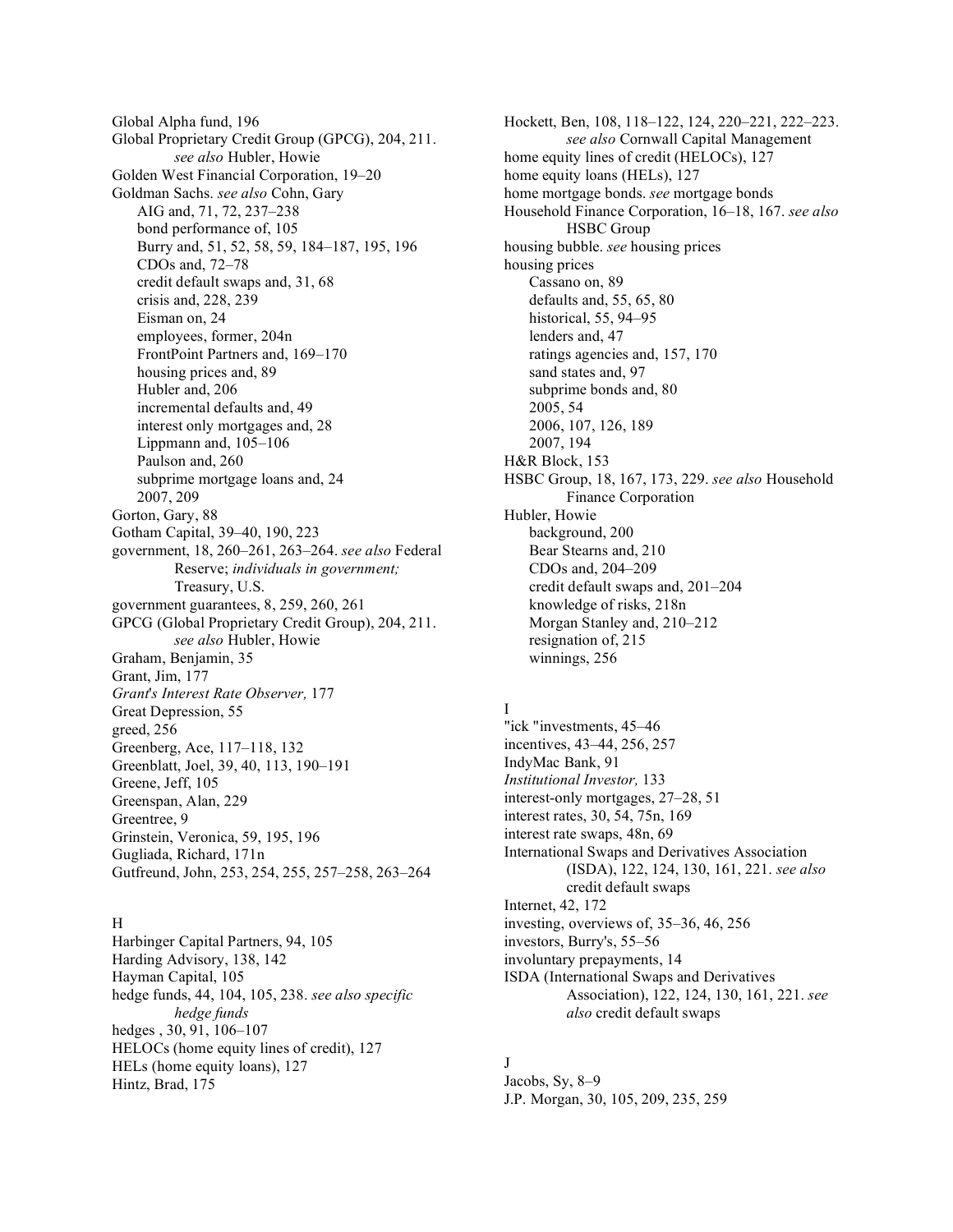L

Las Vegas conference background, 161 Cornwall Capital and, 144–150 Eismann and, 150–159 FrontPoint Partners and, 134–144 laundering, 73–74 lawyers, 248 LEAPs (Long-term Equity AnticiPation Securities), 113, 114, 122 Ledley, Charles. *see also* Cornwall Capital Management background & character, 108–110, 119–121, 244 crisis, on, 160–161 financial system, on, 194 Las Vegas conference and, 144–145 strategy of, 107–110 Lehman Brothers background, 25, 254 bonds and, 31, 105, 165 Cornwall Capital Management and, 221 failure of, 237, 259, 261 FrontPoint Partners and, 174 subprime mortgage loans and, 24 LehmanLive (website), 131 leverage, 228, 233, 258. *see also* collateral Lewis, Ken, 174 Lewis, Michael, 254, 255 "Liar" (no-doc loan to value measures), 27 LIBOR (London Interbank Offered Rate), 75n lies, 24, 60. *see also* fraud Lippmann, Gregg AIG and, 72, 83–84, 90–91 background & character, 62–64, 254 Burry and, 58–59, 60 CDOs, on, 79–83, 209 FrontPoint and, 61–68, 95, 137–139, 168 Hubler and, 212, 213–215 influence of, 104–106, 108, 125 salary of, 256 Lomas Financial Corporation, 3 Long Beach Savings, 24, 97 Long-Term Capital Management, 15 Long-term Equity AnticiPation Securities (LEAPs), 113, 114, 122 lower-middle class, 9, 14, 28, 66, 110–111, 211

# M

Mack, John, 25, 210, 216–219, 260 Mai, Jamie, 108–110, 115, 119–121. *see also* Cornwall Capital Management manufactured housing, 14 market errors, 54 Mayo, Mike, 229 MBIA Inc., 234

McDaniel, Ray, 171 media, 168, 198, 246 Merrill Lynch background, 175 CDOs and, 142, 165, 215 Cornwall Capital Management and, 221 crisis and, 228, 237, 244, 249 Hubler and, 208 models of, 174 subprime mortgage loans and, 24, 173 mezzanine CDOs , 140, 161n, 175, 254 midprime markets, 127–128 Milken, Michael, 254 Miller, Bill, 229, 230, 234–235 Milton's Opus, 53–54, 58 Mizuho Financial Group, 215 mobile homes, 14 models , 69, 98, 100, 165, 174, 175–176 The Money Store, 3, 9 Moody's, 13, 50, 76, 165, 171. *see also* ratings agencies Morgan Stanley. *see also* Mack, John; *individual traders* background, 25 Burry and, 59, 184–186, 196 CDOs and, 234 Cornwall Capital and, 149–150, 161–163 credit default swaps and, 201 crisis and, 228, 239, 244 Deutsche Bank and, 212–214 Eisman and, 20 employees, former, 204n FrontPoint Partners and, 169–170, 174, 240 Hubler and, 204 interest only mortgages and, 28 Paulson and, 260 subprime mortgage loans and, 24 2007, 195–196, 219 mortgage bonds, 6–8, 54, 73–74. *see also* CDOs (collateralized debt obligations) Moses, Danny. *see also* FrontPoint Partners background, 22, 235, 237 Eisman and, 230, 235 Lippman and, 92–94, 95 stress and, 240–242 Munger, Charlie, 43

# N

New Century, 85, 91–92, 169, 210 1980s, 69 1990s, 3, 23, 30, 70 no-doc ("Liar") loan to value measures, 27 no-doc mortgages, 96, 97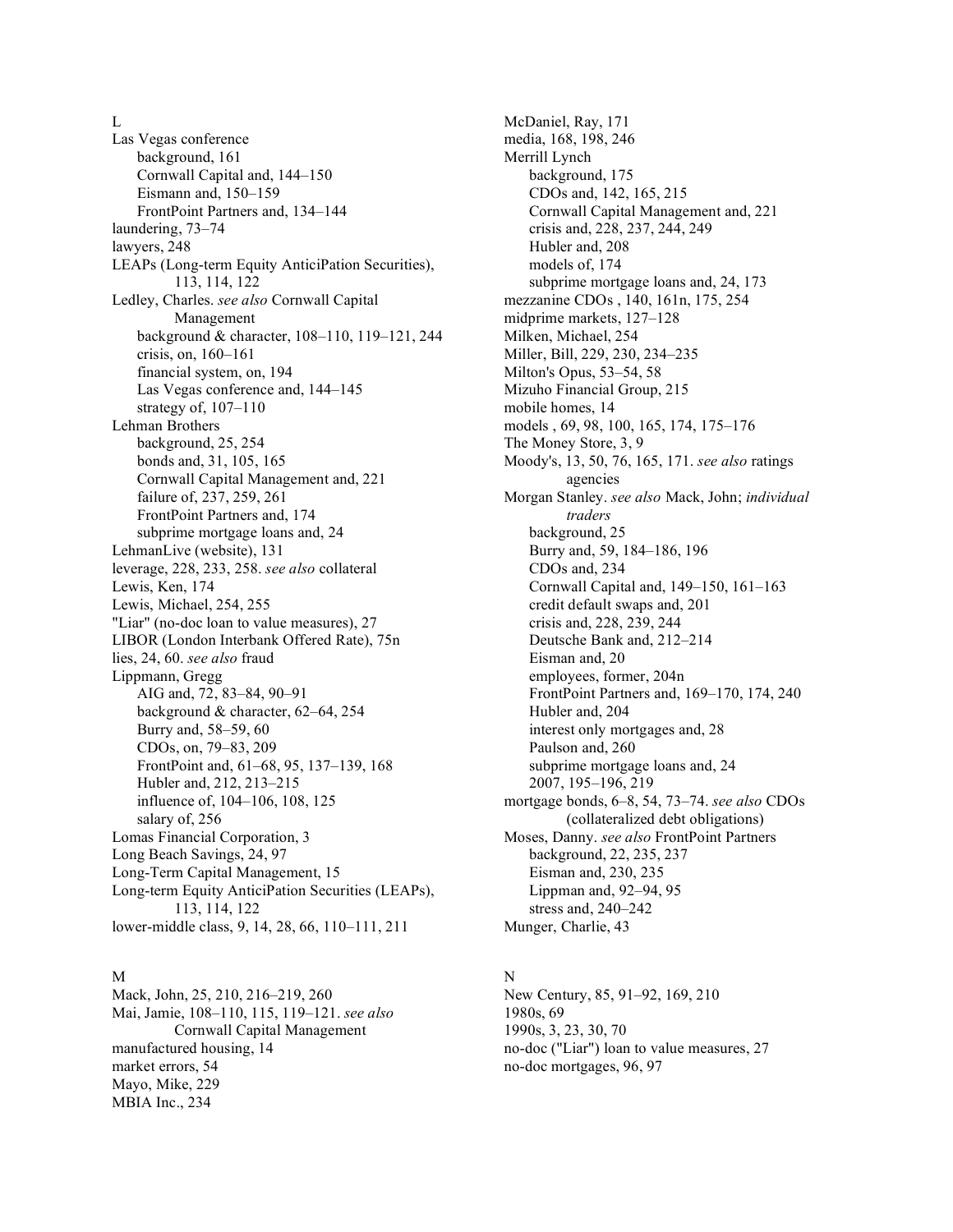#### O

Oberting, Kip, 41, 191 O'Neal, Stan, 249 OOMLT 2005-3, 197 opacity (confusion) background, 61–62, 69–70, 77n, 79 CDOs and, 73, 126, 130, 140, 141, 142–143, 176–177 Goldman Sachs and, 72–73 Morgan Stanley and, 201 ratings and, 155 terminology, of, 24, 29, 99n, 126–127, 131 Wall Street CEOs and, 174 Oppenheimer securities, 1, 9 Option One, 153, 169, 197 options, stock, 113–114, 116, 121–122. *see also* LEAPs (Long-term Equity AnticiPation Securities) "originate and sell" industry, 24, 27

### P

Pandit, Vikram, 260 Park, Gene, 85–86, 88, 89 parochialism, 110 Passport Capital, 105 Paulson, Henry, 197–198, 260, 261 Paulson, John, 105, 106, 198 Pennant Capital, 105 Petry, John, 190 Phanos, Theo, 106 Ponzi schemes , 185, 232 poor people, 97–98, 100 prospecti, 27 public corporations, 258–259, 263

# Q

QVT Financial, 105

# R

Raiter, Frank, 171n Ranieri, Lewie, 8 ratings. *see also* ratings agencies background, 26, 50n, 98–103 CDOs and, 73, 76, 140, 144, 207–208 change in, 94–95 default rates and, 66, 67 FICO scores and, 99–101 German investors and, 203 Ledley on, 128 opacity and, 155 ratings agencies. *see also* ratings; *specific agencies* basics, 98–99 Eisman on, 176

employee calibre, 156–159 FrontPoint Partners and, 101–103, 169 Grant on, 177 models, 98, 100, 165 Morgan Stanley and, 201 real estate bubbles. *see* housing prices regulation Capital One and, 111 CDO crisis and, 166 credit default swaps and, 78 Eisman on, 18–20 interest rate swaps and, 69–70 lack of, 62, 244 Wall Street view of, 210n Republicans, 20 Reserve Primary Fund, 238 risks AIG and, 71–72 basics, 258 Burry on, 41–42 CDOs and, 77–78 credit default swaps and, 81–83 hiding, 74 Hubler and, 211–212 interest rate swaps and, 69 measurements of, 50n, 207, 217–218 Rizzo, Rich, 130 RMBSs (residential mortgage-backed securities), 127 Russia, 15

# S

Salomon, William, 257 Salomon Brothers, 7, 8, 25, 254, 257–258 Sandler, Herb, 19–20 Savage, Tom, 87 Schnall, Peter, 112 Schorr, Glenn, 173 Schroeder, Alice, 2 Schwartz, Alan, 230, 231 Scion Capital, 39–47, 179, 185. *see also* Burry, Michael SEC, 166 second mortgages, 17, 100 securitization, 172 senior tranche, 161n September 11, 2001, 240–241 shorting, overviews of, 24–25, 28–29, 46, 171, 256 side-pocketing, 189–190 silent seconds, 100, 195 Sinha, Gyan, 164, 229 skepticism, 56–57 socialism, 20 Sosin, Howard, 69 S&P. *see* Standard and Poors specialty finance, 3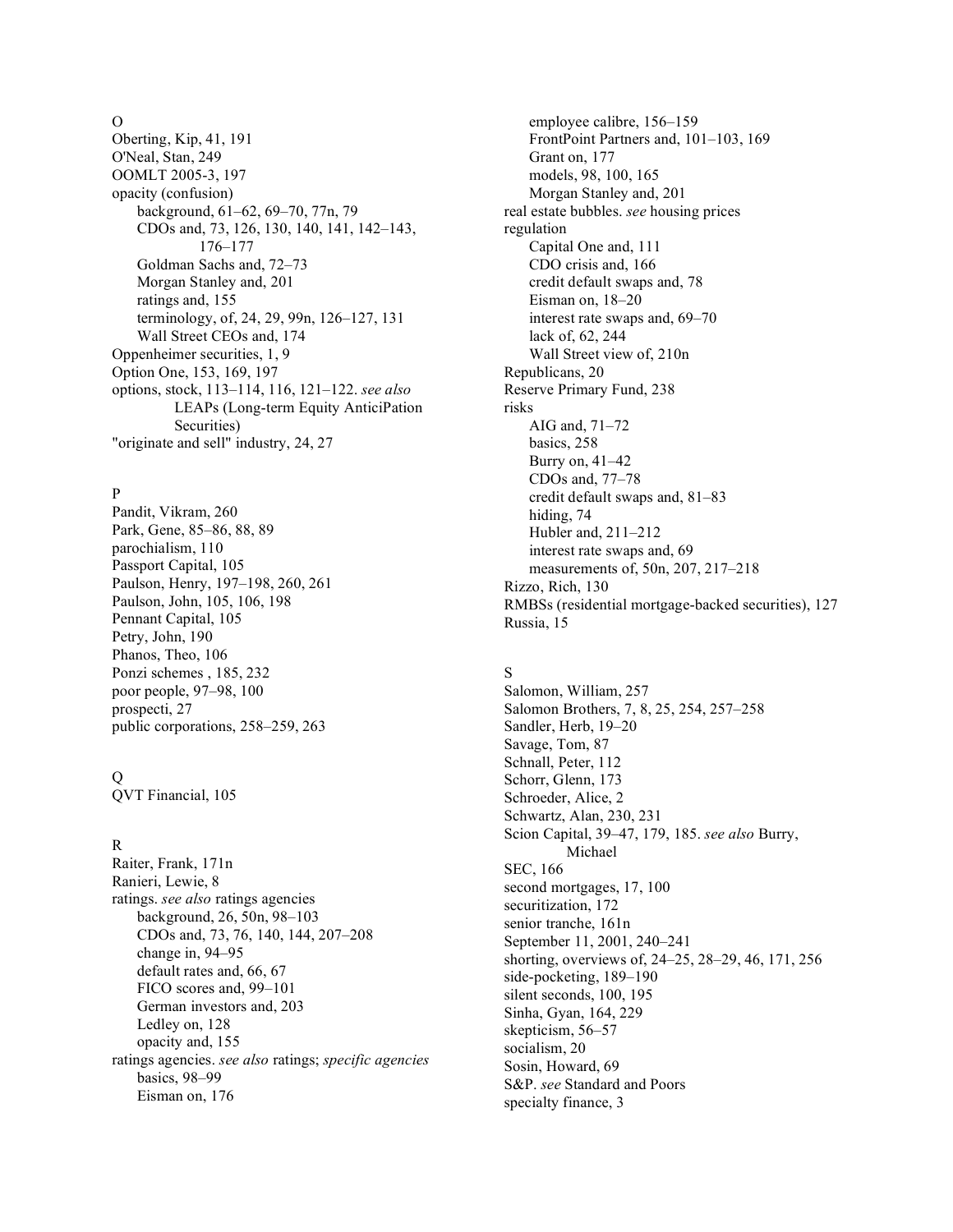speculation basics, 75, 233, 256 credit default swaps as, 30 crisis and, 240 discontinuities and, 116 housing prices and, 94–95 public corporations and, 263 Spider-Man, 152–153 spread, 160n Standard and Poors (S&P). *see also* ratings agencies 2001-2004, 42 CDOs and, 76 data and, 169–170 Grant and, 177 price of swaps and, 50 rating models, 94, 165 standardization of swaps, 203 standards, 27, 28 Stark, John, 17 stock market, 37, 237, 238, 247 stock options, 113–114, 116, 121–122. *see also* LEAPs (Long-term Equity AnticiPation Securities) stocks, 25, 29, 61 Stone, Andy, 254 Strauss, Stacey, 149 structured finance , 172 subprime lenders , 24, 27, 28 subprime mortgage loans background, 8, 9–10 Capital One and, 111, 112 credit default swaps and, 29–30 Daniel's research, 12–16, 24–25 Eisman on, 9–10, 13, 15 risk and, 13–14 terms of, 23 1990s, 3, 23 2000-2006, 16, 23, 27, 30, 68, 71 Wall Street banks and, 24, 173 subway travelers, 236–237 Sullivan, Martin, 71 Swiss Re FP, 70 synthetic CDOs (credit default swap funds), 75–77, 134, 140, 143, 239. *see also* credit default swaps

# T

TABX, 161n, 162 Tannin, Matthew, 245 Tanona, William, 217 TARP (Troubled Asset Relief Program), 260, 261 tax payers, 238, 261 tax refunds, 168 terminology, opacity of , 24, 29, 99n, 126–127, 131 Tett, Gillian, 70n

therapy, 21 Toll Brothers, 91 trailers, 14 tranches. *see also* CDOs (collateralized debt obligations); mezzanine CDOs basics, 7–8, 26, 73, 161n ratings of, 101 shorting and, 28 terminology and, 127 transparency. *see* opacity Treasury, U.S., 259, 260, 262 Treasury bonds, 62 Troubled Asset Relief Program (TARP), 260, 261 Tufariello, Tony, 205 20 Rising Stars of Fixed Income *(Institutional Investor),* 133 1980s, 69 1990s, 3, 23, 30, 70 2000-2004 defaults, 65 lending standards, 27 subprime mortgage loans, 16, 23, 71 2005 credit default swaps, 58 delinquencies, 25, 54 Lippmann's epiphany, 80, 83 subprime bond market, 24, 164 subprime mortgage loans, 23, 30 2006 credit default swaps, 89–90 defaults, 64–65, 126 housing prices, 107, 126, 189 rating agencies and, 94, 101 subprime bond market, 164 subprime mortgage loans, 68 2007 CDOs, 161–166, 169 defaults, 169, 180, 184, 192, 197, 210 housing prices, 194 HSBC dump, 173 subprime bond prices, 161–166, 168, 172, 194– 196, 210 subprime mortgage market, 175, 209, 219 2008, 198

# $\overline{U}$

UBS (Union Bank of Switzerland), 62, 174, 216, 222 United Capital Markets, 148 United Pan-European Cable, 115

# V

value investing, 35, 46, 56, 79, 113 Vanguard funds, 37–38 VaR (value at risk), 207, 218